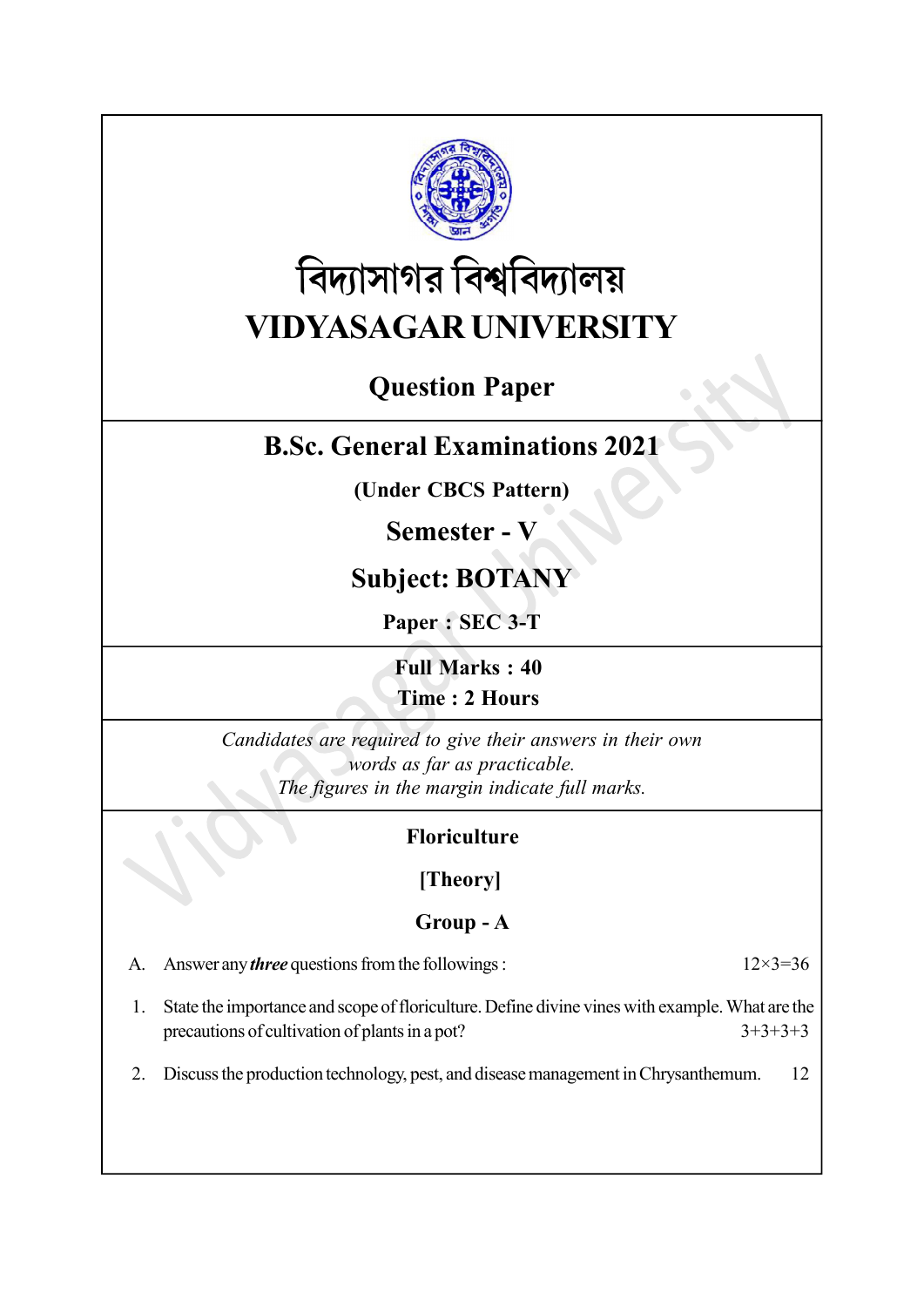| 3.        | Write short notes on:                                                                                                                                         |  |  |  |  |
|-----------|---------------------------------------------------------------------------------------------------------------------------------------------------------------|--|--|--|--|
|           | (a) Shrubbery                                                                                                                                                 |  |  |  |  |
|           | (b) Defoliation in ornamental plants                                                                                                                          |  |  |  |  |
|           | (c) Mughal garden                                                                                                                                             |  |  |  |  |
|           | (d) Vegetative methods of propagation<br>$3+3+3+3$                                                                                                            |  |  |  |  |
| 4.        | Describe the general precautions for rose cultivation. What is floriculture? State the different<br>parts of the garden for gardening.<br>$6+2+4$             |  |  |  |  |
| 5.        | Define 'Bonsai'. State the characteristics of 'Bonsai' State the procedure of 'Bonsai' preparation.<br>$2+3+5+2$<br>State the major properties of Gerbera.    |  |  |  |  |
| 6.        | What is landscaping? Describe a suitable landscape of an educational institute.<br>$4 + 8$                                                                    |  |  |  |  |
| Group - B |                                                                                                                                                               |  |  |  |  |
| В.        | Answer any two questions from the followings:<br>$2 \times 2 = 4$                                                                                             |  |  |  |  |
| 1.        | Name two common species of orchids.<br>$\overline{2}$                                                                                                         |  |  |  |  |
| 2.        | What is vase life?<br>2                                                                                                                                       |  |  |  |  |
| 3.        | Name two common diseases in ornamental plants.<br>2                                                                                                           |  |  |  |  |
| 4.        | Define organic farming.<br>$\overline{2}$                                                                                                                     |  |  |  |  |
|           |                                                                                                                                                               |  |  |  |  |
|           | বঙ্গানুবাদ                                                                                                                                                    |  |  |  |  |
|           | বিভাগ-ক                                                                                                                                                       |  |  |  |  |
| ক.        | যেকোনো <b>তিনটি</b> প্রশ্নের উত্তর দাও ঃ<br>১২×৩=৩৬                                                                                                           |  |  |  |  |
|           | ১।   ফুল চাষের গুরুত্ব এবং সুযোগ লেখ। উদাহরণ সহ ঐশ্বরিক দ্রাক্ষালতা (Divine vines) এর সংজ্ঞা লেখ।<br>একটি পাত্রে গাছপালা চাষের সতর্কতা গুলি লেখ?<br>$O+O+O+O$ |  |  |  |  |
|           | ২। ক্রাইস্যান্থেমামের উৎপাদন প্রযুক্তি, কীটপতঙ্গ এবং রোগ ব্যবস্থাপনা সম্পর্কে আলোচনা কর।<br>55                                                                |  |  |  |  |
| $\circ$   | টীকা লেখ ঃ                                                                                                                                                    |  |  |  |  |
|           | (ক) গুল্মকৃষি                                                                                                                                                 |  |  |  |  |
|           |                                                                                                                                                               |  |  |  |  |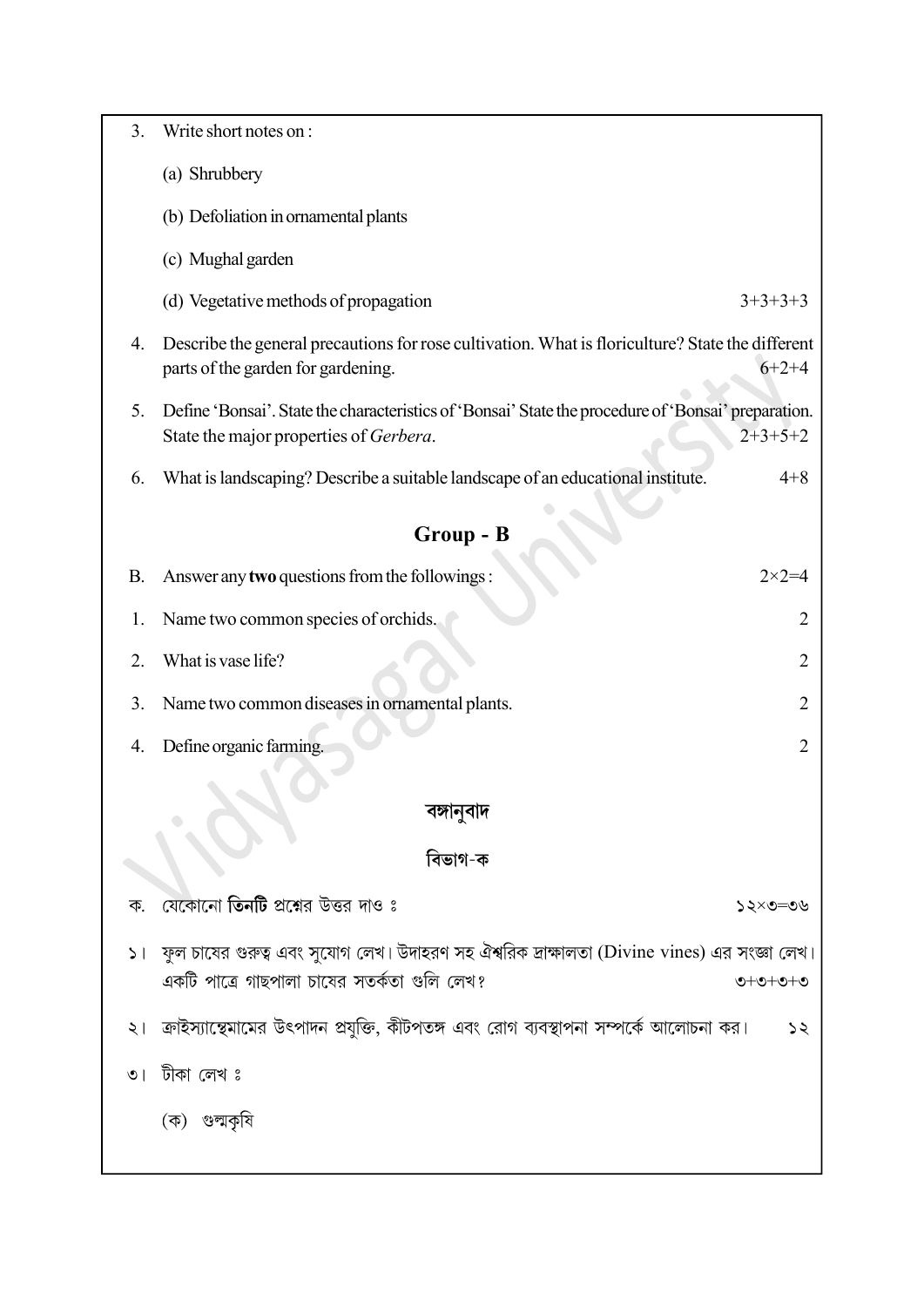- (খ) শোভাময় গাছপালার পর্ণমোচন
- (গ) মুঘল বাগান (Mughal garden)
- (ঘ) অঙ্গজ প্ৰজনন পদ্ধতি
- $O + O + O + O$
- ৪। গোলাপ চাষের জন্য সাধারণ সতর্কতা বর্ণনা কর। ফ্লোরিকালচার কি? বাগান করার জন্য বাগানের বিভিন্ন অংশ বর্ণনা কর। ৬+২+৪
- ৫। 'বনসাই' সংজ্ঞায়িত কর। 'বনসাই' এর বৈশিষ্ট্য বর্ণনা কর। 'বনসাই' প্রস্তুতির পদ্ধতি বর্ণনা কর। Gerbera এর প্রধান বৈশিষ্ট্য বর্ণনা কর।  $2+0+0+2$
- ৬। ল্যান্ডস্কেপিং কাকে বলে? একটি শিক্ষা প্রতিষ্ঠানের উপযুক্ত ল্যান্ডস্কেপ বর্ণনা কর।  $8+b$

#### বিভাগ-খ

খ. যেকোনো দুটি প্রশ্নের উত্তর দাও ঃ

২ $\times$ ২ $=$ ৪

- ১। দুটি সাধারণ প্রজাতির অর্কিডের নাম লেখ।
- ২। ভাস লাইফ কাকে বলে?
- ৩। শোভাময় উদ্ভিদের দুটি সাধারণ রোগের নাম দাও।
- 8। জৈব চাষের সংজ্ঞা দাও।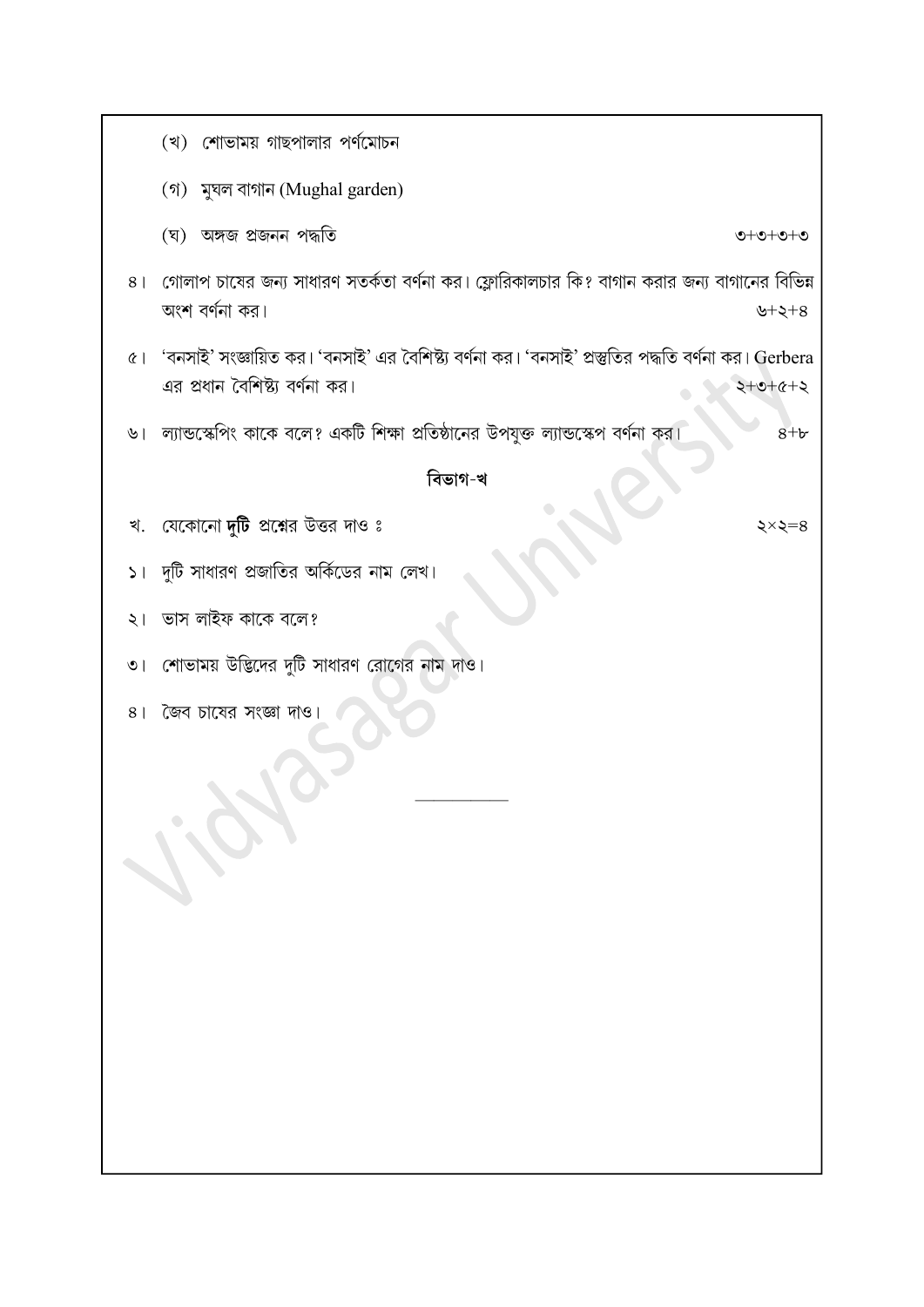|    | $\mathbf{0}$ r                                                                                                                                                            |                    |
|----|---------------------------------------------------------------------------------------------------------------------------------------------------------------------------|--------------------|
|    | <b>Ethnobotany</b>                                                                                                                                                        |                    |
|    | [Theory]                                                                                                                                                                  |                    |
|    | Group-A                                                                                                                                                                   |                    |
| A. | Answer any <i>three</i> questions from the followings:                                                                                                                    | $12 \times 3 = 36$ |
| 1. | What is ethnobotany? Discuss its objectives and significance.                                                                                                             | $2+5+5$            |
| 2. | What is IPR? Write a note on traditional and modern uses of knowledge transfer. Give the<br>botanical name with families of two plants and used by tribal people as food. | $3+7+2$            |
| 3. | Give botanical name, family and ethnobotanical uses of the following plants:                                                                                              |                    |
|    | (a) Neem (b) Nishinda (c) Indigofera                                                                                                                                      | $(1+1+2)\times 3$  |
| 4. | Discuss the role of ethnic groups in biodiversity conservation.                                                                                                           | 12                 |
| 5. | Write short notes on:                                                                                                                                                     | $4\times3$         |
|    | (a) Herbarium                                                                                                                                                             |                    |
|    | (b) Biopiracy                                                                                                                                                             |                    |
|    | (c) Sacred grove                                                                                                                                                          |                    |
| 6. | Discuss how modern medicine is enriched by ethnobotanical study with suitable examples.                                                                                   | 12                 |
|    |                                                                                                                                                                           |                    |
|    | Group - B                                                                                                                                                                 |                    |
| B. | Answer any two questions from the following:                                                                                                                              | $2 \times 2 = 4$   |
| 1. | Mention two ethnobotanical uses of <i>Ocimum sanctum</i> .                                                                                                                |                    |
| 2. | What is meant by endangered plants? Give examples.                                                                                                                        |                    |
| 3. | Mention two ancient literatures of India having ethnobotanical significance.                                                                                              |                    |
| 4. | Name two religious plants of ethnic communities of India?                                                                                                                 |                    |
|    |                                                                                                                                                                           |                    |
|    |                                                                                                                                                                           |                    |